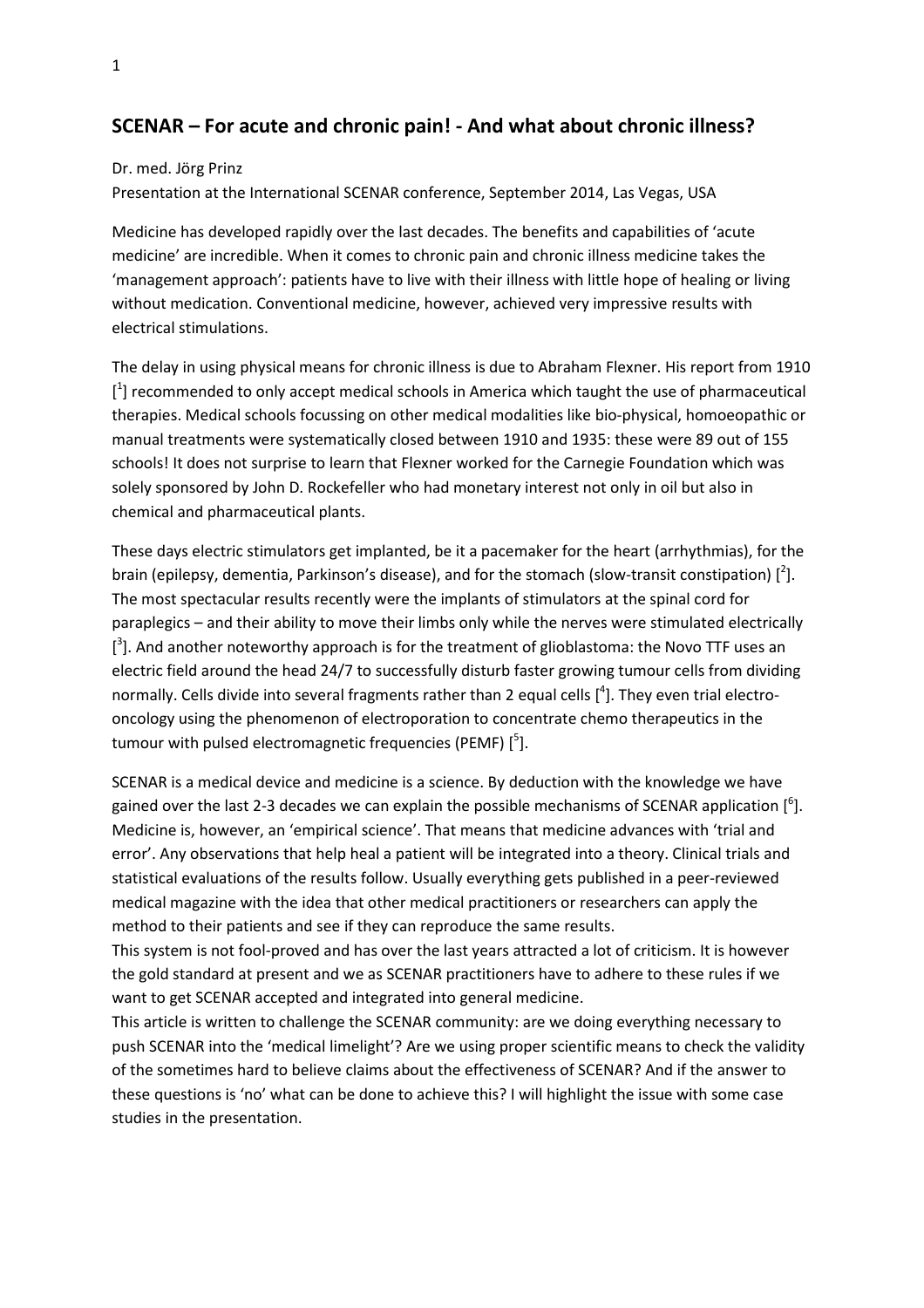The aims of this article are

- to show how SCENAR works in praxis
- to show how SCENAR can work by deduction
- to show that SCENAR achieves long-term results
- to convince conventional medical practitioners to use or prescribe SCENAR
- to find out if SCENAR works for chronic illness

All we know about SCENAR we know from

- RITM SCENAR library
- RITM SCENAR training courses
- other medical studies that overlap with SCENAR application like
	- o acupuncture
	- o TENS application
- own experience

Usually the SCENAR effects on the human body are described as

- o in general:
	- o endorphins
	- o neuropeptides
	- o reflex-biofeedback
	- o electroporation
- o in chronic disease/pain:
	- o reintroducing original pathology
	- o influencing the autonomous nervous system
	- o improve functionality e.g. joints
- o depending on the type of application:
	- o vibrational massage
	- o needle-less acupuncture
	- o meridian therapy
	- o trigger point therapy
	- o chakra therapy
	- o various specialised protocols

The principles of the effects of SCENAR application have been described earlier [<sup>789</sup>]. We have evidence that TENS application releases endorphins and neuropeptides from C-fibres in the skin  $[10]$ . Hence, SCENAR termed as handheld TENS device is accepted by governing bodies like FDA (USA), TGA (Australia), MedSafe (New Zealand) and in many other countries by the appropriate authorities there, as a pain relief device.

However, endorphin and neuropeptide release  $[11]$  are important findings – and naturally – it appeals to conventional medicine who is more (bio-) chemically orientated than (bio-) physically. It seems though that the findings of neuropeptide and endorphin release are only based on studies by professor emeritus Ji-Sheng Han  $[12]$  – at least his works gets always cited when the mechanisms of SCENAR are explained. Professor Han wanted to demonstrate the physiological mechanisms of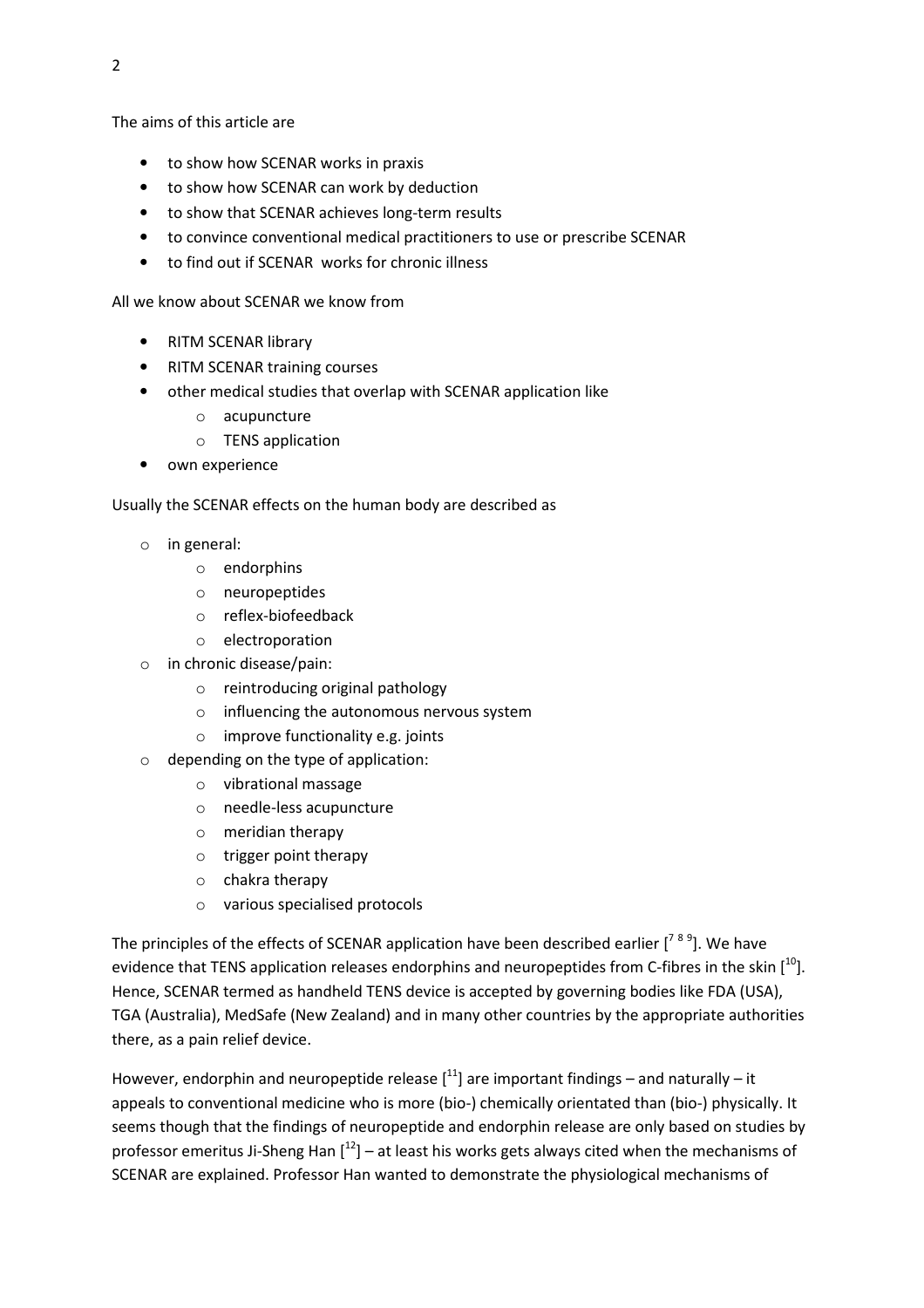acupuncture. He found that there is a higher endorphin release when doing electro-acupuncture compared to 'just acupuncture'. Han also found that applying TENS with sticky pads over acupuncture points has the same strong effect than electro-acupuncture. However, there is to my knowledge no comparison between TENS and SCENAR with regards to endorphin and neuropeptide release. I could not find an English publication. I would expect with the nerve-like signal from the SCENAR there would be a stronger endorphin release than with a simple TENS device. And we also have to ask if there are similar differences in endorphin release depending on the frequency we apply with the SCENAR. Han found for example that low frequencies (2-5Hz) releases endorphins that do a longer lasting pain relief while higher frequencies (100-120Hz) do a fast pain relief.

The biochemical effects of TENS applications are well documented: there are thousands of articles published in peer-reviewed medical literature about electrical treatments (more than 6000 about TENS alone – PubMed June 2014). All of them explain in detail the beneficial effects of TENS application and the physiological pathways in humans  $[13]$ .

Reviews in 2008 (meta-study) by Walsh et al.  $[14]$  was however unable to confirm beneficial effects of TENS in acute pain and by Nnoaham at al.  $[$ <sup>15</sup>] for chronic pain – mainly due to bad study design or insufficient number of participants. That's the point where doctors usually step back – if TENS does not work and we cannot show that SCENAR is better than TENS they don't want to know.

We have a similar issue with SCENAR and the neuropeptides: again the only study that makes a connection between TENS application and the release of neuropeptides is one done by Ji-Sheng Han [<sup>16</sup>]. And it involves a TENS and not a SCENAR device. Neuropeptides have been described by Candice Pert as the 'Molecules of Emotion  $1^{17}$ ] and by some authors as molecules that initiate healing in salamanders []. The authors of the German 'SCENAR Textbook and Atlas', Engelbert and Scherer, mention that 2000 (two thousand) different neuropeptides get released through SCENAR application – however, they do not cite a source for this claim. I think that the issue around the functions of neuropeptides is not quite encompassed yet. And if we SCENAR practitioners mean endorphins when we say neuropeptides we should just stick to endorphins.

Moving on to the issue of reflex-biofeedback: Theoretically the 'Pain Gate Theory'  $1^{18}$  also fits well with SCENAR applications (vibrational massage – friction) and its alleged biofeedback capabilities [<sup>19</sup>]. Biofeedback as used in medicine these days usually incorporates the involvement of the conscious mind when it comes to therapy: e.g. relaxation techniques for migraine of hypertension. There are of course many biofeedback devices used in diagnostics like Electromyography (EMG), measurements of blood pressure, temperature, skin resistance, heart rate variability and weight etc. The concept of reflex-biofeedback as described in Russian literature is less accepted in western medicine. There is a nice article on the internet entitled 'The Concept of Biofeedback'  $[20]$  with strong reference to SCENAR. Unfortunately the author is unknown and we don't know if it is genuine. It gives however a good explanation how reflex-biofeedback might work. So, is biofeedback with regards to SCENAR application a theory or are there any studies done that give a hint or even prove that it is real?

Let's look at the concept of electroporation as described by the founders of SCENAR therapy  $[21]$ . This concept was also emphasised at the 2012 SCENAR conference in Australia by Michael Ukanafov in his presentation 'SCENAR: the secrets of efficiency'. He mentioned that the physiological effects in 'soft' reverse electroporation are: on cellular level: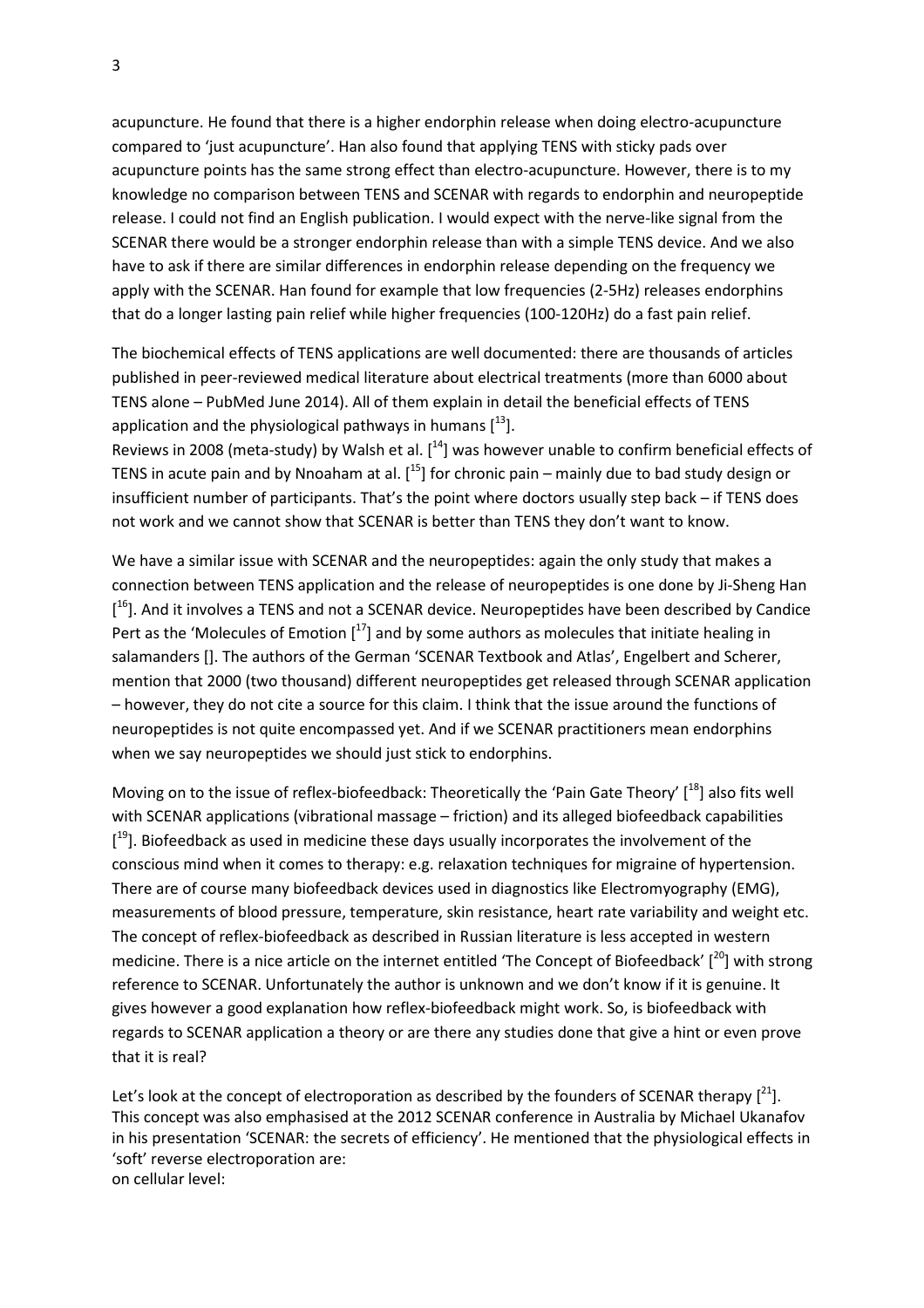- cell metabolism acceleration,
- cells activation,
- increase in production and acceleration of proliferation

on tissue level:

- improves functionality of microvasculature,
- increases the perfusion of tissue fluid,
- accelerates the immune reaction,
- increases the level of anti-oxidative enzymes,
- decreases the inflammatory process,
- inhibit oxidative stress.

Unfortunately there was no mention of underlying studies and I could not retrace the origin of his insights.

Electroporation, however, is now used in conventional medicine to do electro-oncology: applying pulsed electro-magnetic frequencies after chemotherapy in order to increase the uptake of chemotherapeutic pharmaceuticals into the malignant cell  $[2^2, 2^3]$ .

Does that mean that we are doing 'good' when applying SCENAR to cancer patients when on chemotherapy? And what 'good' are we doing when we treat a patient on no pharmaceutical therapy with regards to electroporation?

The re-introduction of the original pathology with chronic pain as a concept makes sense, too. It probably ties in with the pain gate theory and with the reflex-biofeedback mechanism described earlier: stimulation of the afferent nerve, relayed in the spinal cord to efferent nerve and to brain with a reflexogenic response via the efferent nerve. Therefore it does not astonish that we sometimes have a worsening reaction before we see improvement. Let me ask if it is a good prognostic sign when we see a deterioration before an improvement? And is it a bad long-term prognostic sign if we just see improvement?

The influence of the autonomous nervous system through SCENAR therapy is always highlighted. And there are many protocols that are recommended to stimulate or relax either sympathetic or parasympathetic activities. From own experience I can say that some of the protocols do what they suggest –often these protocols don't have the desired effect. Here we need more guidance from more experienced SCENAR practitioners. And again I ask if studies have been undertaken to support these claims that certain protocols do have the predicted effects and how was that measured.

We know that physical pain and emotional pain use the same anatomical pathways in the body to relay its state to and within the brain  $\int^{24}$ . Taking an Aspirin does not only give a pain relief but it also lifts the mood – to the point that in the 1980s in Germany Bayer tried to get Aspirin registered as anti-depressive drug.

In my clinic I use SCENAR to prepare clients to do talk therapy. I use a one session 'Rapid Depression Treatment' developed by Des Shinnick  $[2<sup>5</sup>]$ . At present we are running a randomised clinical trial with the University of Auckland under the auspice of Bruce Arroll to show its effectiveness  $[26]$ . Expect some results in a year or so. I get good results with the RDT especially if I use the info-cleanse at the beginning and finish the session with an abdominal protocol e.g. a low frequencies magic square.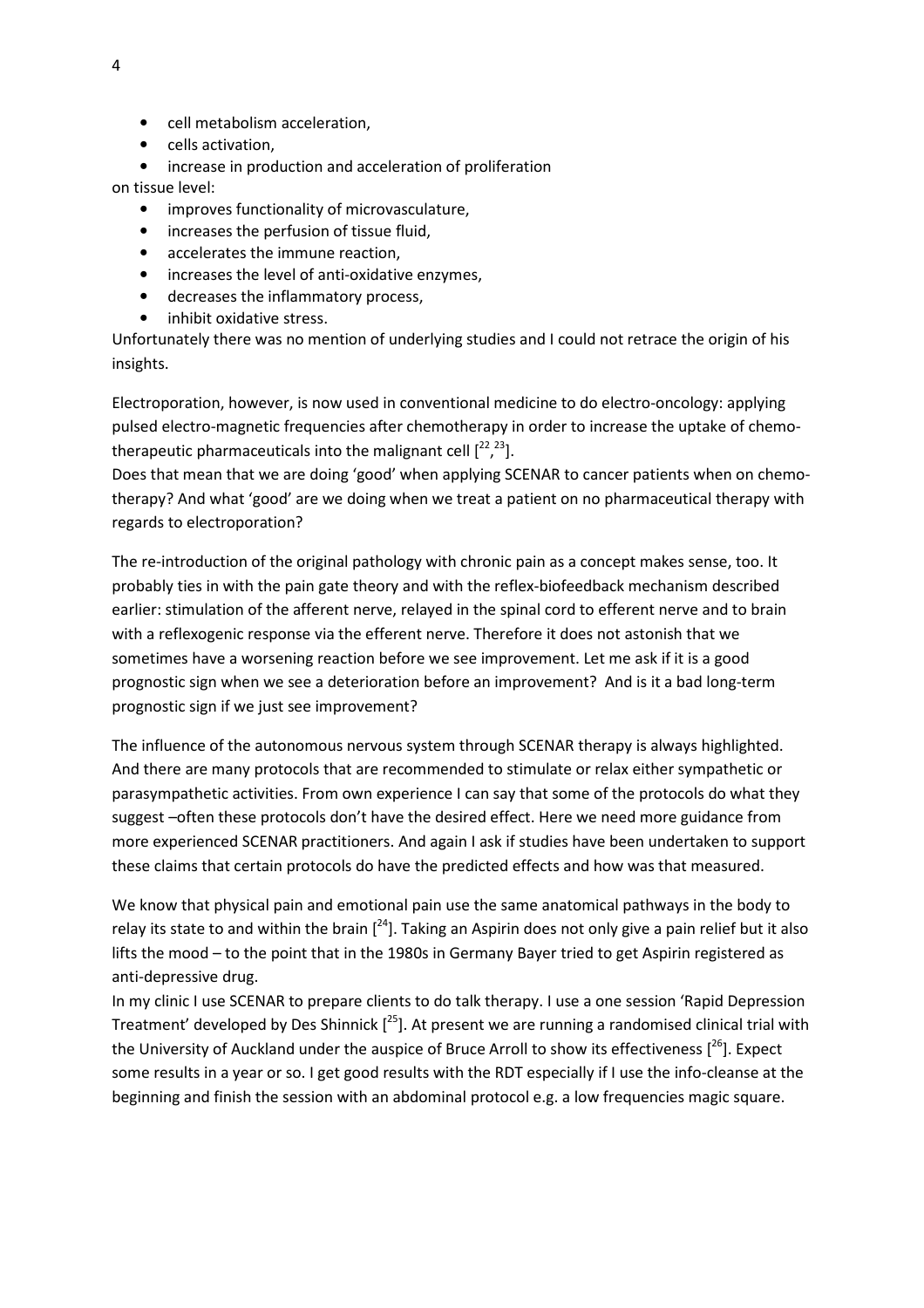All of the Russian papers published in the RITM SCENAR Library about the effects of SCENAR whether they deal with pain relief or chronic disease - pose the same issues: the methods of SCENAR applications are not reported and raw data are missing, too. I also suspect that these 'papers' have been 'translated' by a computer program judging by the bumpy English it generated.

In my opinion this is one of the greatest pitfalls when we as SCENAR practitioners want to get SCENAR into mainstream medicine. Can we please get better translations of the complete papers for future reference? It is important to have these papers if we want to convince conservative medical practitioners to work with us SCENAR practitioners, to give SCENAR a foothold in complementary therapy.

My biggest concerns are about the treatment of other acute and chronic diseases – to get more indications than just 'pain relief'. All the other 'beneficial' (side-) effects on other medical conditions as summarised by Yuri Gorfinkel  $\int^{27}$ ] and J. Z. Grinberg  $\int^{28}$ ] do not seem to get the recognition they deserve. The results they published sound incredible. Unfortunately they – again - did not publish the details how they achieved these results – which would make them reproducible - and any evidence that would have supported his claims. And again: documents in the RITM library do not shed light into the treatment methods and the study results are sketchy – missing the data of how that improvement has been ascertained.

As mentioned before Prof Je-Shing Han showed that TENS is as good as electro-acupuncture (and both are better than simple acupuncture)  $[29]$ . If SCENAR is as good or even better as TENS application SCENAR could be used as widely as acupuncture. That would dramatically widen the field of possible SCENAR applications – and most likely be funded: even in conservative New Zealand ACC (Accident Compensation Cooperation) pays for acupuncture therapy of their clients – as do a few private health insurers. In his report and recommendation of acupuncture which was accepted by the World Health Organisation Dr Xiaorui Zhang gave an impressively long list of indications  $[^{30}].$ 

What I present now has largely been discovered over the last 20-30 years or so and has not yet found its way into conventional medicine. Over the last decades, however, mainstream science (including medical science) has uncovered a few phenomena that explain how these methods might have the observed effect, giving us a scientific base amongst others for SCENAR [31]. These findings are coming from biology, physiology, physics including quantum-physics and even astrophysics, psychology, neuro-immunology and others. Strange that medicine, although labelled a science but really being an 'empirical science', does not jump immediately on to it and using it to the benefit of their patients. Anyway, even mainstream science is most likely starting to just scratch the surface. The phenomena 'life' and 'death' and anything in between covering 'health' and 'disease' are so complex that we might never understand it fully.

Discoveries about the workings of the human body and the biochemical reactions within the cells have been made by destroying the cell membrane and pouring its contents into a dish to analyse 'what's in the bag'. New technologies make it possible to look at the structure of the cell – the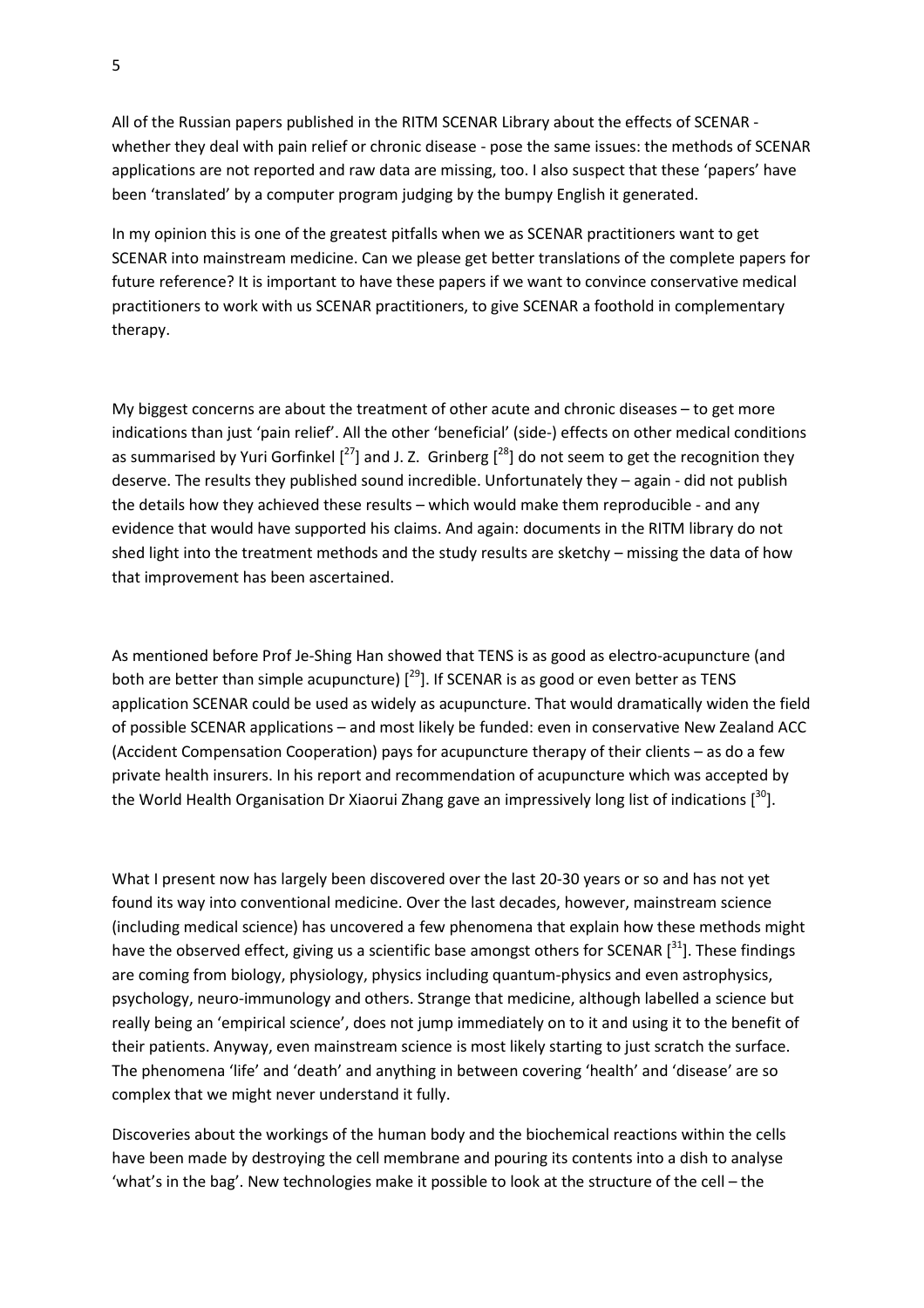cytoskeleton and how this responds to external stimuli. The cytoskeleton is bedded into the surrounding structures and connected to them by integrins: desmosoms, tonofilaments, anchoring fibrils all connect to the collagen forming a continuous fibrous matrix throughout the entire body and extending all the way to the skin  $[32, 33, 34]$ .



 $\overline{c}$ 

Fig. 1

A. Cells are often illustrated looking empty. And the cell is embedded in connective tissue or extracellular matrix.

B. Glycolysis: the ten glycolytic enzymes convert glucose into pyruvate in a series of steps.

C. The 'bag of solution model' of a cell give the impression, that for instance those glycolytic enzymes are floating around randomly bumping into their next target molecule  $[35]$ 



C

A. A more contemporary image of a cell with its connections to the surrounding living matrix. There is also a nuclear matrix that supports genetic material.

B. The enzymes of the glycolytic pathway seems to be lying in sequence along the cytoskeletal structures.



 $\bigoplus \mathfrak{F} \bigoplus \mathfrak{F} \bigoplus \mathfrak{F} \bigoplus \mathfrak{F} \bigoplus \mathfrak{F} \bigoplus \mathfrak{F}$ 

## Fig. 3

It is now evident that we can influence the cell through the living matrix with SCENAR as this network of extends all the way to the skin.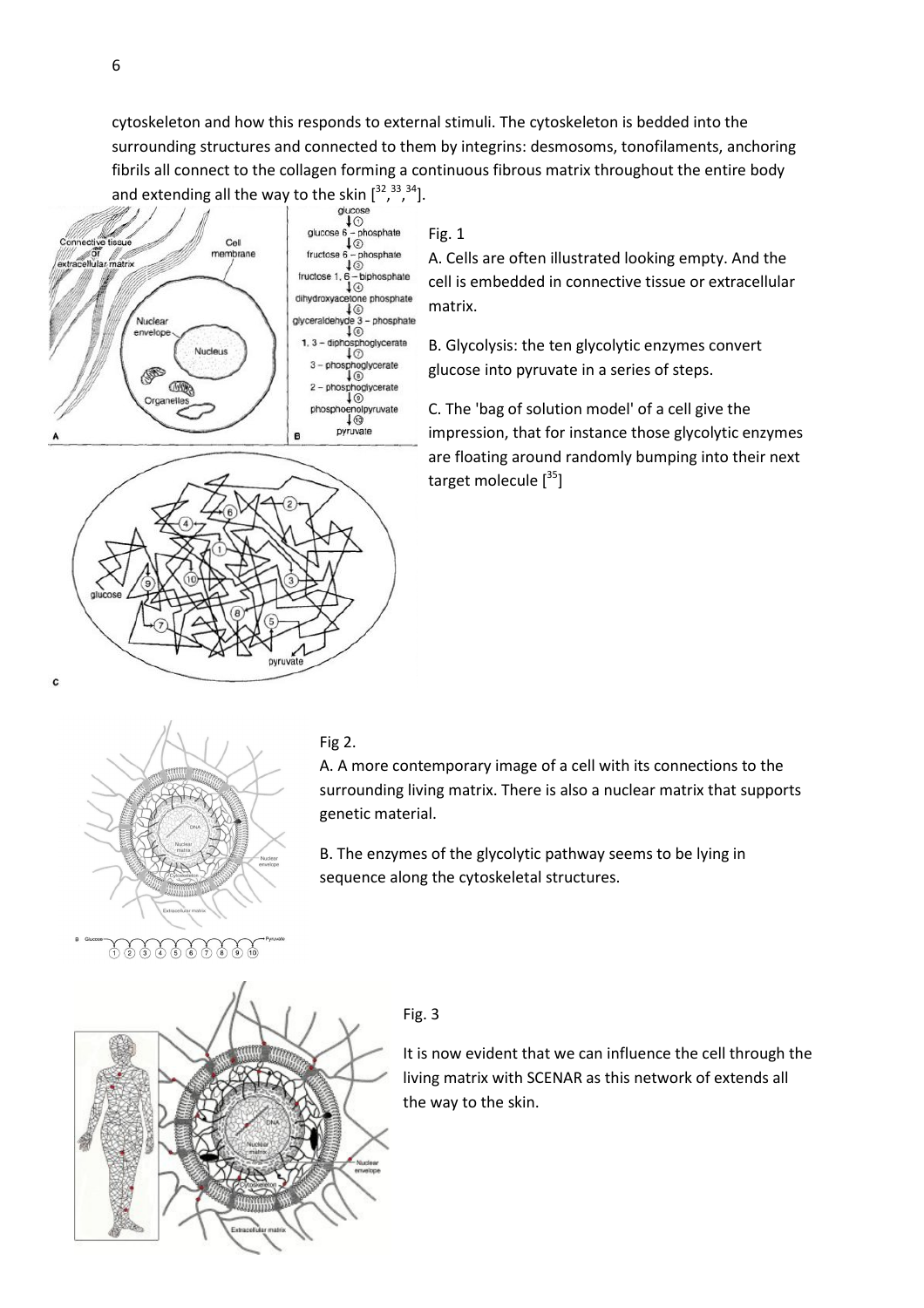That there is a connection between spinal nerve segments, certain skin areas and internal organs has been described already in 1893 by Sir Henry Head  $[36,77,38]$ : Head' Zones are areas that are connected to internal organs and can be influenced through stimulation of the skin. These areas might be specifically connected to the cytoskeleton of the cells of their corresponding organs.

Robert O. Becker  $\int^{39}$  described the properties of the connective tissue layers around the nervous system, called the perineurium. He describes a 'dual nervous system' composed of the classical digital (all or none) nerve network, the focus of modern neurophysiology, and the evolutionary more ancient perineural system. It sets up a low voltage direct current after injury which controls the injury repair. There are (at least) two com

munication systems within the body: the chemical and the energetic. Chemical regulation is by hormones, neurotransmitters, neuropeptides and the like, energetic regulation is by energy-flow, be it electron- (electricity) or photon-flow (proticity) or both or even sound (phonons)  $[40]$ .

Alfred Popp  $\int_0^{41}$  identified photons being emitted from every living cell – speculating that these photons in solution contain information that can influence bio-chemical components.

Nobel-prize winner Luc Montagnier  $\int^{42}$ ] did an interesting experiment – and thereby shedding light into the mysteries of homeopathy: DNA in a solution leaves an informational imprint in the water even once the DNA has been removed completely. If you add the components into the imprinted water DNA starts to reassemble again. The effect increases up to a 9-fold dilution and then weakens with any further dilution. It's not the molecule that has been originally used in the homeopathic remedy – it's simply the imprint in the water that causes the beneficial effect when the remedy is applied.

James Oshman  $\left[\right]^{43}$  summed up the description of the body as a liquid crystalline structure that can be influenced by energy – like SCENAR application.

Albert Szent-Györgyi  $[44]$  – winner of the Nobel prize in 1937 for the discovery of Vitamin C – suggested in the 1940 that molecules act as semiconductors (the stuff used in modern electronics) and his idea has been confirmed by studies Robert O. Becker. His findings of a direct current field could be the regulators of the semiconductors

Let's dig a bit deeper: the human body consists of an estimated  $100 - 200$  Trillion (100 to 200  $10^{12}$ ) cells. Each cell conducts a minimum of 200.000 chemical reactions per second to just keep up the demand of ATP – the chemical energy needed to 'run a cell'. If somebody ever asks you if you are busy – well, the heck you are whatever you do or don't do. And when we look even deeper we realise that we are made out of an estimated 8000 Quadrillion (8000  $10^{15}$ ) atoms. If you enlarge an atom like the hydrogen atom – the simplest of atoms – just consisting of a proton in the nucleus and an electron in the periphery – so that the nucleus is the size of a golf ball, then the size of the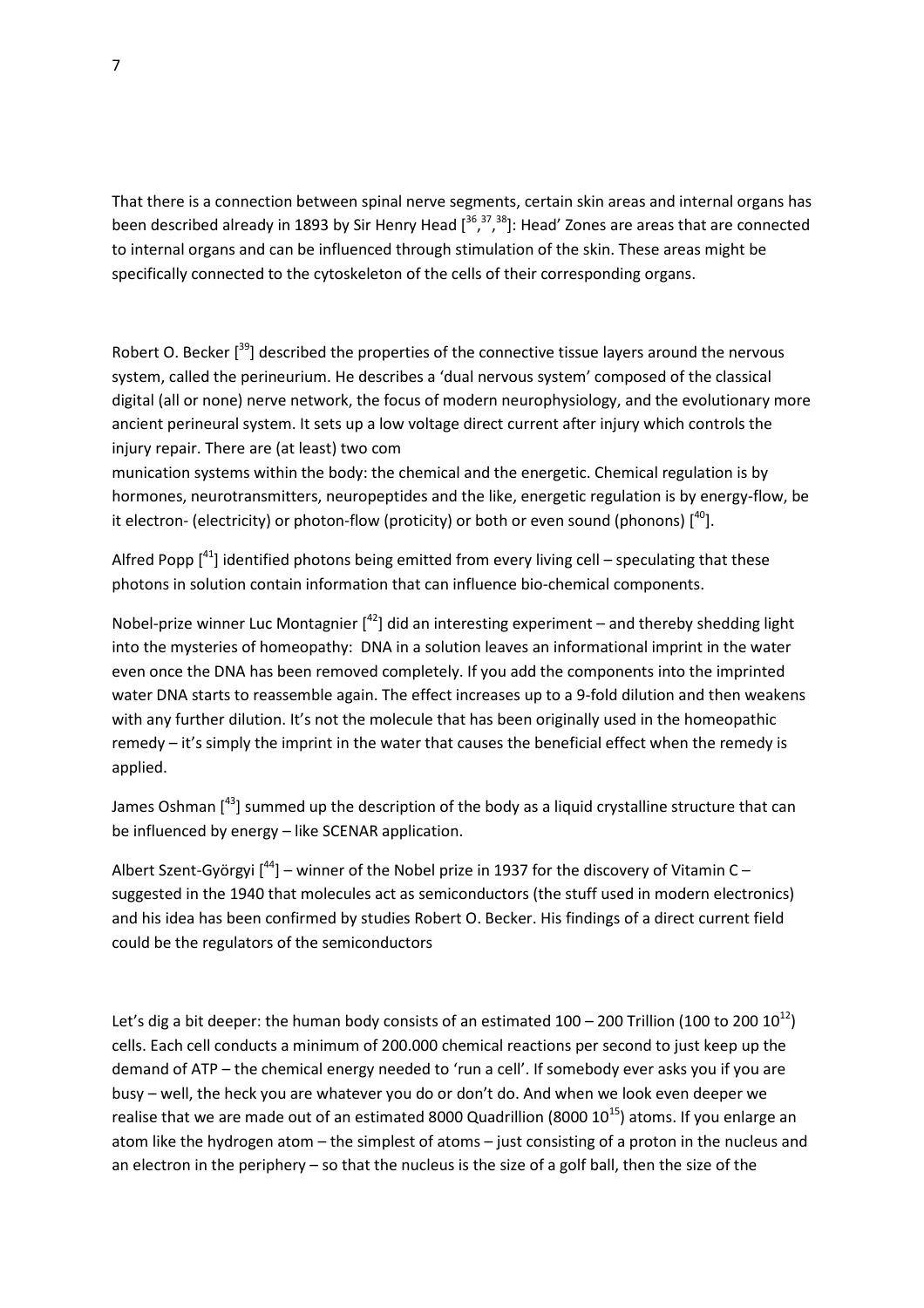electron would just be the tip of a sawing pin. There is a sphere around the proton where the electron can be zooming around the nucleus like the moon around earth. In this enlarged model of the hydrogen atom the electron can be as far away as 1.5 miles!  $[45]$  (BTW: If you shrink the sun to the size of a golf ball the earth would only be 9 inches away.) The conclusion for the human body is: we are made out of a lot of nothing. However, there is something in this vastness of nothing-ness: energy, the zero point field energy to be precise. This is a concept of astrophysics that seems to be repeated in living cells.

Lynne McTaggert described in her book 'The Field'  $[46]$  the many various experiments that have been done in the last twenty – to thirty years about energies and fields produced intentionally. Peter Fraser  $\binom{47}{1}$  mapped the entire Human Body Field and his findings are the base for the Nutri Energetic System that measures the HBF and treats deviations with energised colloidal minerals. All these discoveries give strong hints why the application of electrical therapies do have the observed effects. It also gives rise to warnings about the EMR pollution (Electro Magnetic Radiation) and critical voices have always warned: EMR from radar, high voltage power lines, cell phone towers and longterm cell phone use, WiFi etc. seem to have a bad influence on human health, too.  $[^{48,49}]$ 

The more is discovered the more complex biology (and medicine) seems to get. How all these findings tie up with each other we can at this point just speculate. How much of these findings are relevant for SCENAR application is of course unknown, too.

These were more academic considerations – and certainly not all - about how and where SCENAR applications could influence human health. The more we know the more complex it seems to get and we often end with more questions than answers.

Although A.A. Karasev  $[50]$  and A.N. Revenko  $[51]$  both say explicitly that SCENAR is not a panacea. I think that with all the above mentioned possible influences SCENAR might have, it has the potential to be a panacea. We should go out there and establish if that might be true.

Looking at a more pragmatic approach we need to do some more studies (or publish Russian studies already done) if we as SCENAR community want to SCENAR therapy into main stream medicine – and more importantly if we want to promote SCENAR not only as pain relief tool but as a device for a holistic concept of healing.

There are discrepancies between contra-indications and studies in the RITM library:

- pregnancy is a contraindication, however Borovkova published her findings of SCENAR treatments in pregnant women  $\lceil^{52} \rceil$
- epilepsy seems to be an issue for many SCENAR practitioners although it is always mentioned that SCENAR has anticonvulsive properties  $[53]$

A quick search of SCENAR and epilepsy on the internet highlights these issues. It is confusing for potential patients and practitioners when those contradictory statements are found. The same applies to the patients with cardiac pacemakers: if the SCENAR impulse only travels 5- 7mm into the skin what harm can it do to a pacemaker? Since the MRI has been developed there are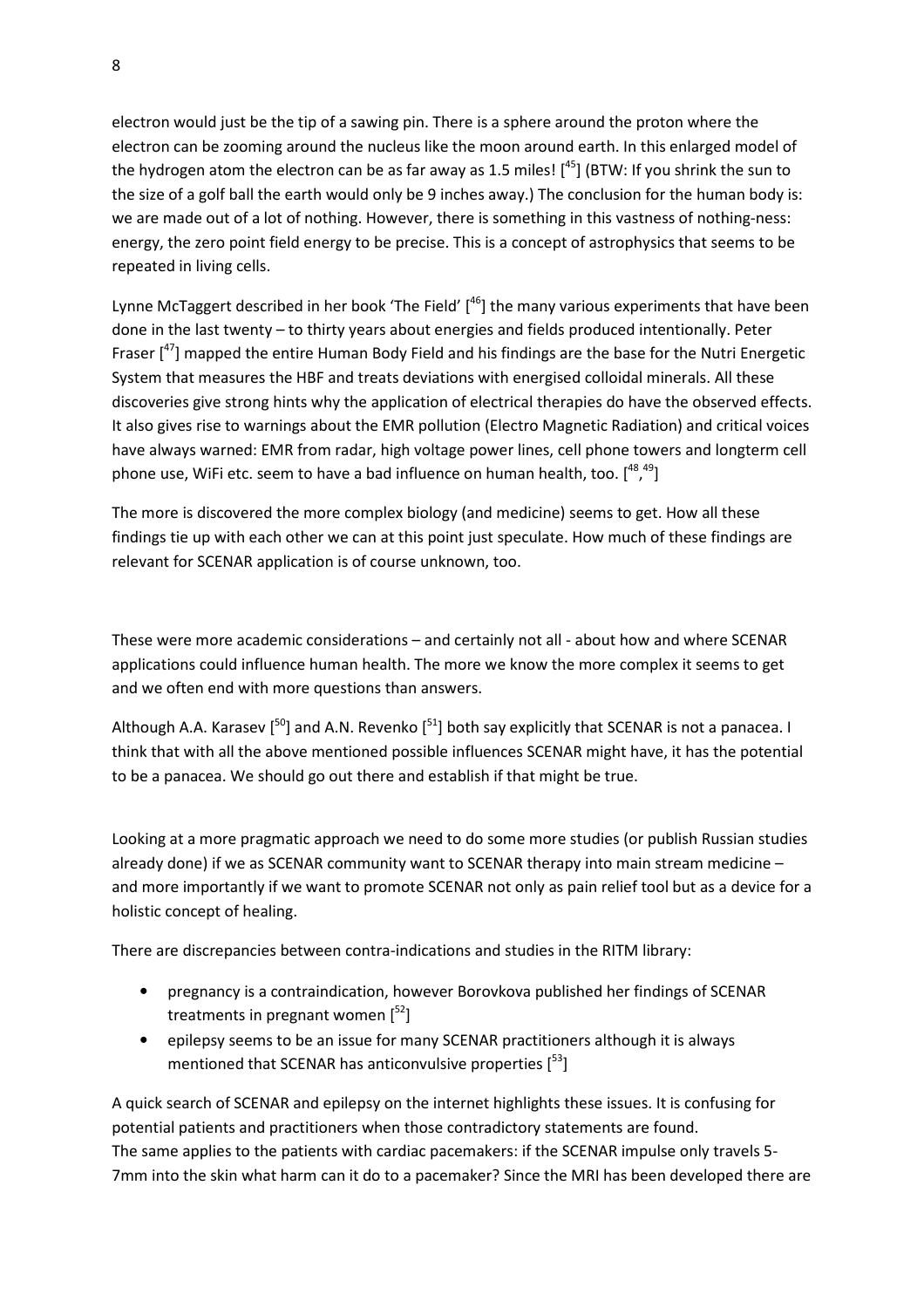more patients with shielded pacemakers so that they can have an MRI examination without disturbing the pacemaker activity anyway.

I wish we would clarify those confusing statements for the public – regardless how we handle those issues internally.

Here are a few suggestions of how we could work together as SCENAR practitioners, collecting information globally and come up with some recommendations:

Harold Saxton Burr noted electrical changes happen at the onset of disease – once picked up early we can possibly prevent disease developing. We know that these changes project themselves to the surface of the skin and can be picked up as active points or asymmetries. Is SCENAR a tool to pick up these changes (via IRs) and find a pattern for certain symptoms?

I think that may be true. I noticed a pattern in my patients with head injuries: they all have high IRs in the left paravertebral thoracic area at position 5 or 7 of the 3+6 in D=1. However they all display different symptoms: from chronic headaches over chronic fatigue to high blood pressure and more. If we wanted to find such patterns we would need higher patient numbers.

Suggestion 1: should we globally pool findings to see if there are patterns between diseases or symptoms and findings in IR-distribution – and if so which?

In 1952 the German physicist Winfried Otto Schumann predicted mathematically a global electromagnetic resonance phenomenon. Fuelled by lightning strikes a field is generated between the surface of the earth and the ionosphere (~100 km above ground) which peaks in the extreme low frequency (ELF) range at 7.83 Hz. If we compare this to the frequencies measured in an EEG we find a correlation to alpha waves  $[54]$ . Now we are getting back to rhythms including circadian rhythms which play a large part in our wellbeing.

The new bioSCENAR lets us dial up a frequency of 7.8 Hz. I have started to use this frequency in my treatments with the idea of the Schuman-wave and the idea fuelled by Prof Han from the Beijing University: he described longer lasting pain relief with low frequencies – and fast pain relief with higher frequencies when used alternation settings between 2 Hz and 100 Hz. With just a few patients one cannot make any valuable observations.

Suggestion 2: should we create a database globally with the focus to get some more valuable indications which frequency (or settings in general) can influence which symptom?

Staying with physics and SCENAR let me point you to Dr. Reinhard Voll, a German medical practitioner who used electro-dermal testing on acupuncture points and found correlations with pathologies: e.g. at acu-point liver 8 the skin conductivity was 18 times higher in patients with confirmed liver disease like cirrhosis or hepatitis than in subjects with a healthy liver. E. G. Sullivan on the other hand found a 30% lower conductivity at lung acu-points with (x-ray confirmed) lung disease. As skin conductivity is an integral part of SCENAR treatments let me ask: how come we are only chasing high IRs? Should we start looking for 'significant differences' in IRs in adjacent points? And what difference would be significant?

I also want to suggest publishing a 'protocol library' for SCENAR practitioners. We learn and teach protocols during the training. We learn indications, the application and desired effect of protocols. What we never know is how these protocols came about. For example 3pathways and 6 points cover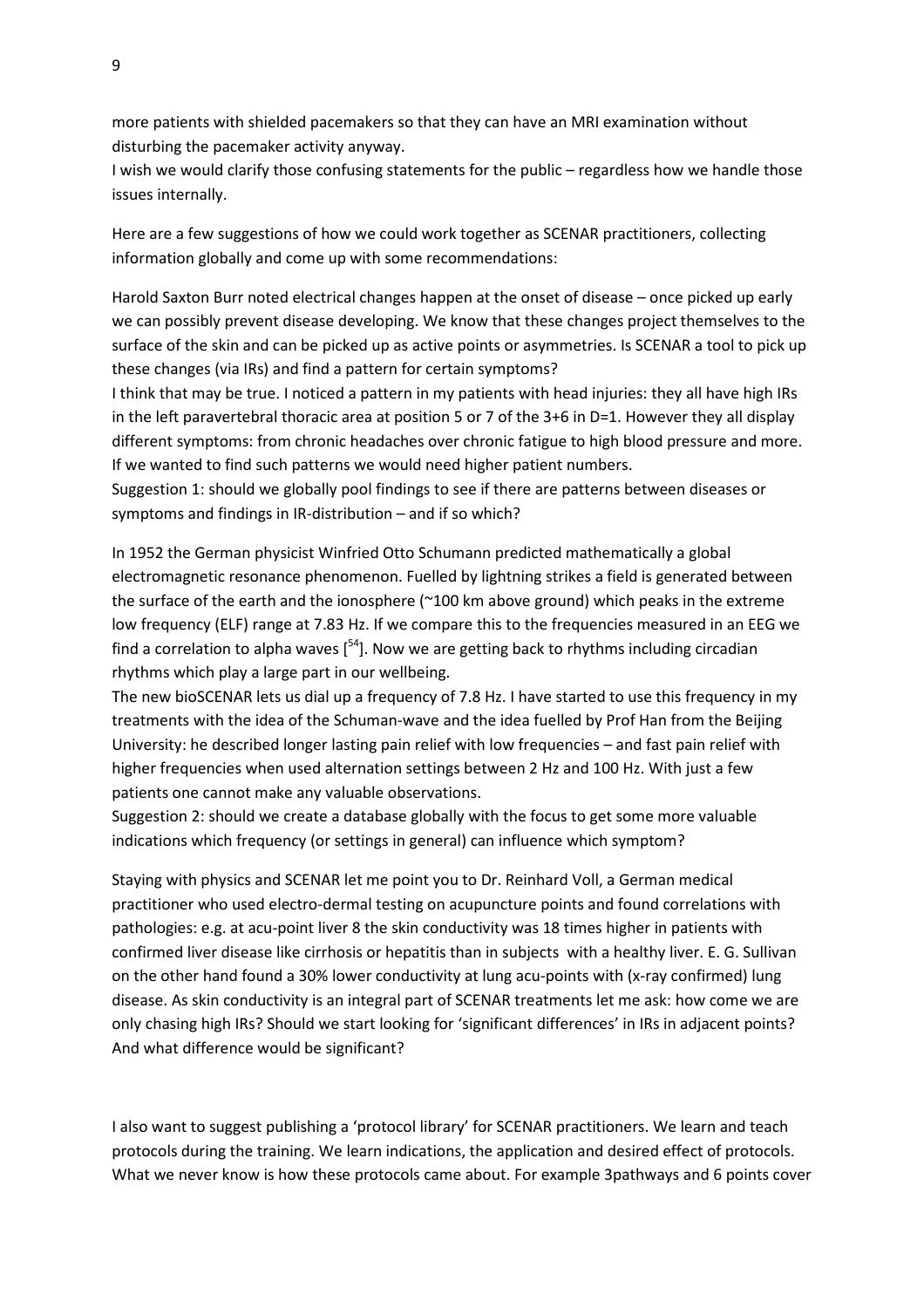a lot of meridians on the back and the trigeminal nerve exit points. How did it happen, that there are 3 pathways? Why not five or seven? Why concentrating on the six points – especially if the top ones are most often covered by eyebrows and we actually measuring the IR on the forehead - unless we have a male patient with a beard where we might use the comb attachment anyway? Why do we use 24 electrode positions on the first part of the Collar Zone – regardless if we treat a five year old or a 7 foot rugby player?

How did the lower body star come about?

Why are there no protocols focussing on the lateral rami of the spinal nerves but many on the dorsal and ventral rami? And why are there only a few protocols applied to the chest? Where is the idea of hormonal points like C7, SSN etc. coming from?

If we know a bit about what the idea was behind a protocol – and know a bit about the insight its developer had by using it – we would be able to understand better and ultimately vary and improve the protocol. SCENAR practitioners are coming from many different backgrounds and it would stimulate different minds to get creative themselves.

Another important issue is the duration of SCENAR application and the intervals of treatments. Balancing time for effectiveness and practicality is not easy and more guidance is necessary. Going back to electro-acupuncture: needles are set and left for 20-30 minutes. We hardly ever work that long on an active point. Is getting a dynamic as good as getting a good dynamic (good as in 'pain free dynamic')? Are short treatments several times better than a single longer treatment? If we get more clarification on the time issue we might want to change recommendations: perhaps SCENAR belongs in the hands of practitioners who work in a hospital setting or at least a spa-setting where several applications per day are practical.

I guess we all want SCENAR to gain more credibility and more success. Of course competitors who market SCENAR as 'pain genie' or 'space healer' do damage to its credibility as well. We should offset ourselves by providing the complete Russian research and by actively push for more studies.

As much as I can explain these discrepancies to a patient who comes for treatment – medical practitioners are looking for some sort of evidence. And patients want to know why they pay so much more for a SCENAR than for a simple TENS device.

I suggest to give conventional medicine the RCT's (Randomised Clinical Trials) comparing conventional treatments with complementary and stand-alone SCENAR therapy. They might want to have an RCT comparing a SCENAR against a dud – the same way they compare an active pharmaceutical against a placebo. That, however, does not work for physical applications. And when we do a RCT we should have a good study design, a large control and treatment groups (200 per group) with a robust randomisation.

We need to back up the claims of the SCENAR effects with the original Russian studies – the complete studies - and well translated. And we would like to see newer Russian studies, too – so that we can apply their techniques to our clients with hopefully the same effect.

We SCENAR practitioners can pool our findings and results in a data base for further (monthly) evaluations.

And we should freely exchange our knowledge about the many SCENAR applications freely.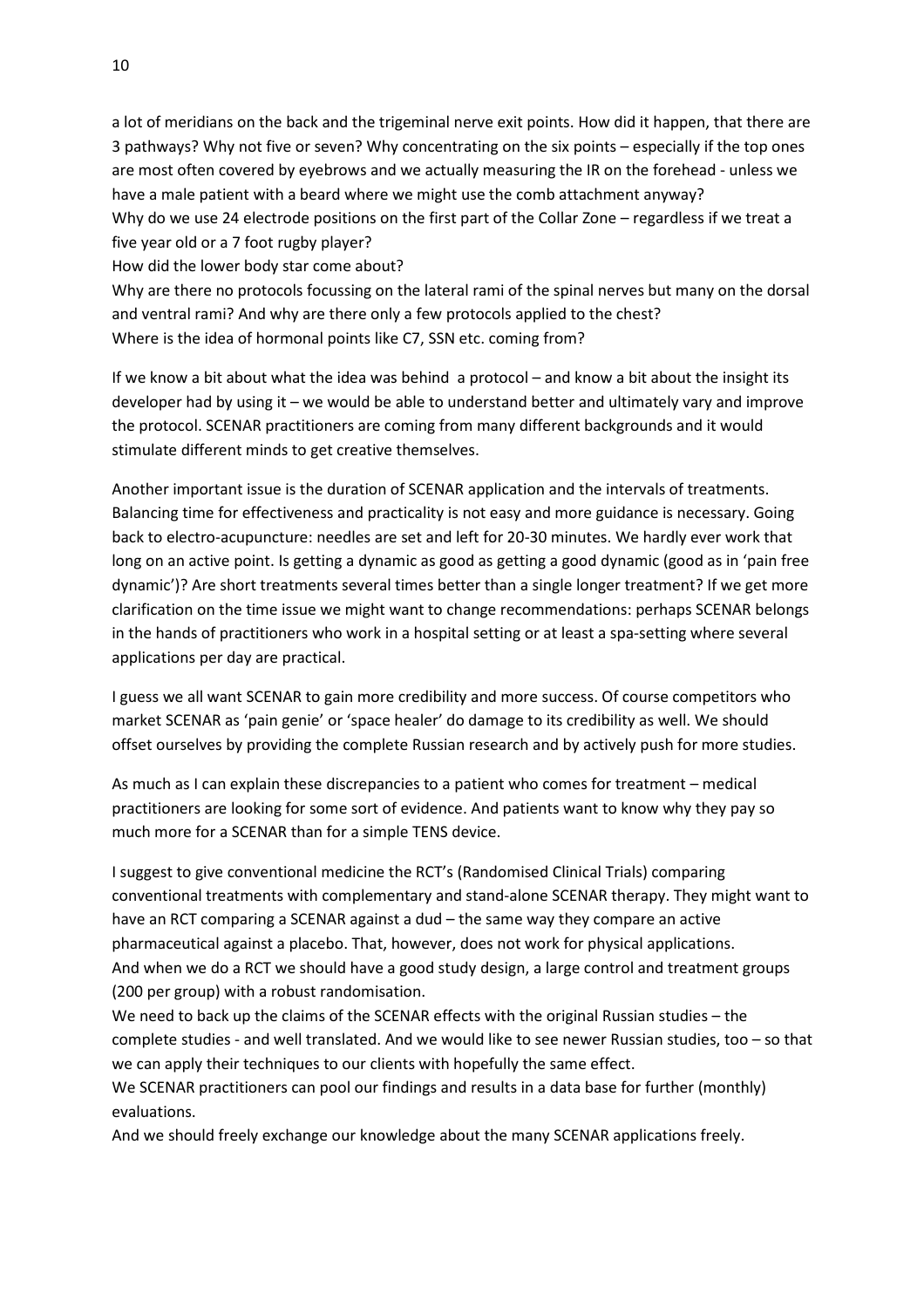To sum it up: I suggest a concerted effort to bring SCENAR up to current medical standards and specifically do the following.

- translate the original Russian papers properly and include what SCENAR applications have been used
- include raw data and SCENAR applications in these translations
- conduct large studies that compare SCENAR with TENS and show that it produces more endorphins or longer lasting endorphins
- explain the usefulness of neuropeptides, specify which neuropeptides get released
- show reflex-bio-feedback in comparison with bio-feedback, show studies that back up the theory
- globally pool information from practitioners and evaluate results
- produce a protocol library that not only shows how to apply SCENAR with which settings but what the thinking is behind the protocol – so that practitioners from all walks of medicine can vary them and alter them to their needs
- show SCENAR application for chronic disease and publish which parameters have been checked and what the long-term results are  $-$  to show that real healing has taken place
- SCENAR studies should be large and well designed (200 per control and 200 per test group)
- SCENAR studies should compare conventional treatments versus conventional treatment plus SCENAR application or against SCENAR as standalone therapy if ethically acceptable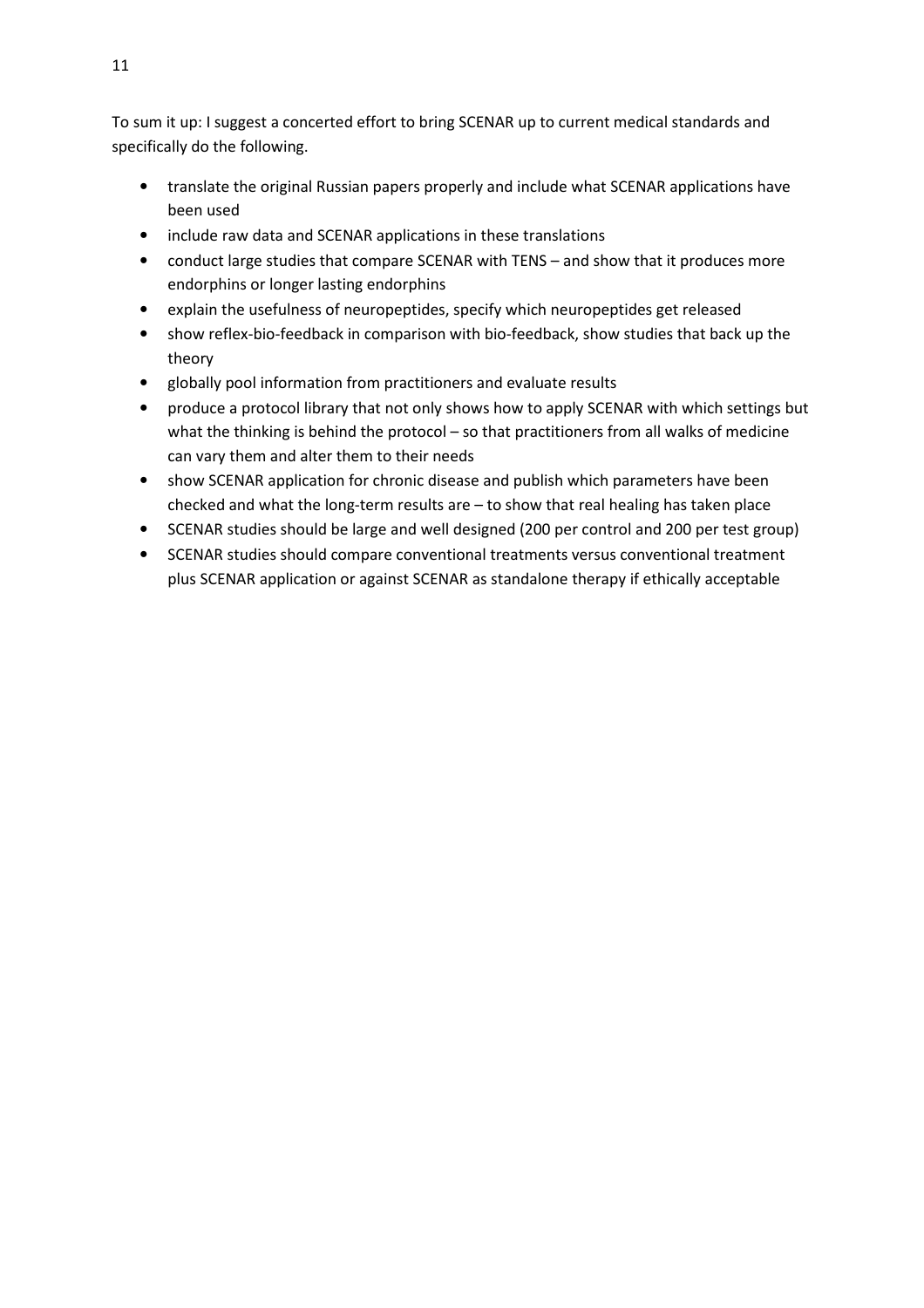4 Eilon D. Kirson, Vladimı´r Dbaly, Frantisˇek Tovarys, Josef Vymazal, Jean F. Soustiel, Aviran Itzhaki, Daniel Mordechovich, Shirley Steinberg-Shapira, Zoya Gurvich, Rosa Schneiderman, Yoram Wasserman, Marc Salzberg, Bernhard Ryffel, Dorit Goldsher, Erez Dekel, and Yoram Palti: Alternating electric fields arrest cell proliferation in animal tumor models and human brain tumors.

www.pnas.org/cgi/doi/10.1073/pnas.0702916104

5 Mir, LM: Bases and rationale of the electrochemotherapy. EJC Supplements, 4.11, p38-44, 2006. doi:10.1016/j.ejcsup.2006.08.005

<sup>6</sup> Jorg Prinz: SCENAR for Pain Relief & Chronic Illness. NZ Jour. Natural Medicine. 2014. 13:26-27

<sup>7</sup> The RITM online library http://elib.scenar.com.ru

<sup>8</sup> Chris Mortensen: Professional RITM SCENA Training, Level I, II & III; RITM SCENAR Institute, Australia 2003 <sup>9</sup> Jerry Tennant: S.C.E.N.A.R. Pacific Northwest Foundation.

www.pnwf.org/SCENAR\_Article\_Expanded Revised 2.pdf

 $^{10}$  Ya.Z. Grinberg: Effectiveness of SCENAR therapy. Physiological aspects. Scenar-therapy and Scenarexpertise: Collection ofarticles. Issue 4, Taganrog, 1998, pp. 9-21

 $11$  Scherer, U. & Engelbert, Ch.W.: SCENAR Medizin, Lehrbuch und Therapieatlas, Styx Verlag, 2007

<sup>12</sup> George A. Ulett, Songping Han, and Ji-sheng Han; Electro-acupuncture: Mechanisms and Clinical Application. Society of Biological Psychiatry 1998, PII S0006-3223(97)00394-6

<sup>13</sup> PubMed: www.ncbi.nlm.nih.gov/pubmed/?term=transcutaneous+electrical+nerve+stimulation 6660 articles  $30<sup>th</sup>$  June 2014

<sup>14</sup> Walsh DM, Howe TE, Johnson MI, Moran F, Sluka KA. Transcutaneous electrical nerve stimulation for acute pain. Cochrane Database of Systematic Reviews 2009, Issue 2. Art. No.: CD006142. DOI: 10.1002/14651858.CD006142.pub2.

<sup>15</sup> Nnoaham KE, Kumbang J. Transcutaneous electrical nerve stimulation (TENS) for chronic pain. Cochrane Database of Systematic Reviews 2008, Issue 3. [DOI: 10.1002/ 14651858.CD003222.pub2]

<sup>16</sup> Ji-Sheng Han; Acupuncture: neuropeptide release produced by electrical stimulation od different

frequencies. TRENDS in Neurosciences Vol.26 No.1 January 2003

<sup>17</sup> Candice Pert: Molecules of Emotions. 1999. Pocket Books, USA. ISBN 0671033972

<sup>18</sup> Melzack R, Wall PD. Pain mechanisms: a new theory. Science 1965;150:971–5

 $19$  Grinberg Y.; SCENAR technology. in Scenar-therapy and Scenar-expertise: Collection of articles. Issue 8, Taganrog, 2002, pp. 7-12

<sup>20</sup> www.energetic-medicine.net/bioenergetic-articles/articles/46/1/The-Concept-of-Biofeedback/Page1.html

21 Y. Grinberg, B. Kulizhky; SCENAR: again on its effectiveness -

http://www.scenar.com.au/docsys/download.php?&docid=84

 $^{22}$  L.M. Mir: Bases and rationale of the electrochemotherapy. EJC Supplements 4 2006 38–44 available at www.sciencedirect.com

<sup>23</sup> Budwig Center: ECT - Electro Cancer Therapy. www.BudwigCenter.com

<sup>24</sup> Ethan Kross, Marc G. Bermana, Walter Mischel, Edward E. Smith, Tor D. Wager: Social rejection shares somatosensory representations with physical pain. doi: 10.1073/pnas.1102693108

<sup>25</sup> Des Shinnick www.shinnickdepression.co.nz

<sup>26</sup> www.depressionclinicaltrial.weebly.com

<sup>27</sup> Dr. Yuri Gorfinkel: SCENAR Philosophy. www.mediscen.ca/Scenar%20Philosophy.pdf © 2001 Dr. Irina Kossovskaia

<sup>28</sup> J.Z. Grinberg; SCENAR: Facts and Hypothesis.

www.ns-health.ca/upload/modules/file\_storage/SCENAR.FACTS-AND-HYPOTHESES.pdf

<sup>29</sup> Han JS, Sun SL: Differential release of encephalin and dynorphin by low and high frequency electroacupuncture in the central nervous system.Acupuncture, the ScientificInternat. J., 1:19-27, 1990

<sup>30</sup> Dr Xiaorui Zhang, Acting Coordinator Traditional Medicine (TRM), Department of Essential Drugs and Medicines Policy (EDM), World Health Organization: Acupuncture: Review and Analysis of Reports on Controlled Clinical Trials. apps.who.int/medicinedocs/pdf/s4926e/s4926e.pdf

 $\overline{a}$ 

<sup>&</sup>lt;sup>1</sup> Flexner, Abraham (1910), Medical Education in the United States and Canada: A Report to the Carnegie Foundation for the Advancement of Teaching, Bulletin No. 4., New York City: The Carnegie Foundation for the Advancement of Teaching, p. 346, OCLC 9795002, retrieved April 20, 2010

 $^2$  New Scientist No 2957, 22 February 2014: Electric Medicine.

 $^3$  Claudia A. Angeli, V. Reggie Edgerton, Yury P. Gerasimenko, and Susan J. Harkema. Altering spinal cord excitability enables voluntary movements after chronic complete paralysis in humans. Brain, April 8, 2014 DOI: 10.1093/brain/awu038